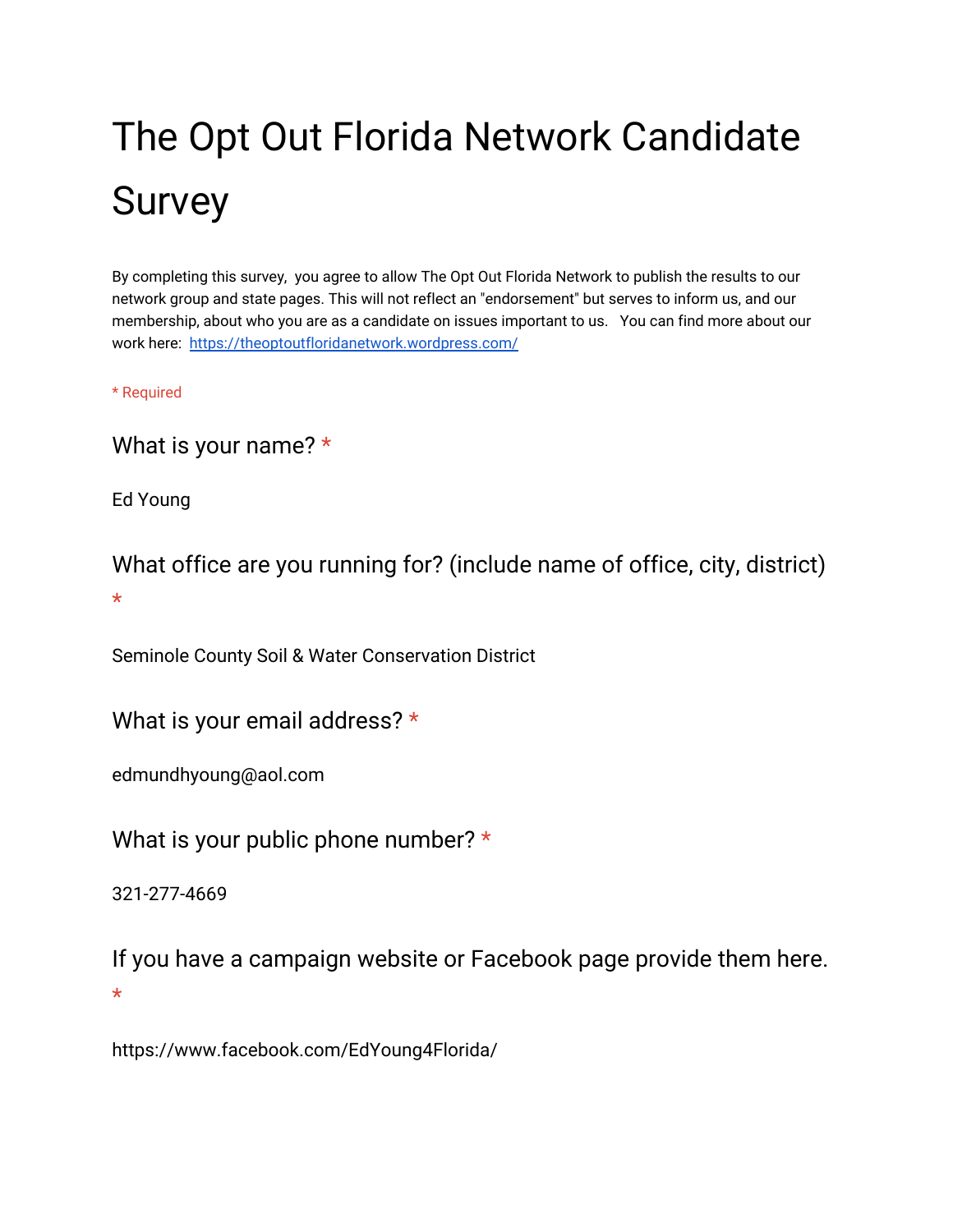Have you run for this office before? \*

yes no

Have you run for political office before? If so, what office and what were the results? \*

I first ran for my current seating during a special election in 2014. I ran unopposed.

#### What organizations are you a part of and what is your role?

I am a member of Seminole Educators Association. I formerly served on its board as its Off-Site Director. I am also a member of the Knights of Columbus.

What is the role of public education in our society? \*

Public education's role is to provide the skills required to be a successful and productive member of society.

#### What is your campaign message? \*

Helping keep Seminole County a high quality place to live and work.

What is your top priority if you win this election and how will you hold yourself accountable to your constituents? \*

My top priority is to protect the quality of water in Seminole County. I am currently sponsoring a ballot amendment to this affect. My top education priority is to continue to expand our outreach and educational programs through local schools.

Do you have experience in the field of education? What have you done to support public education? \*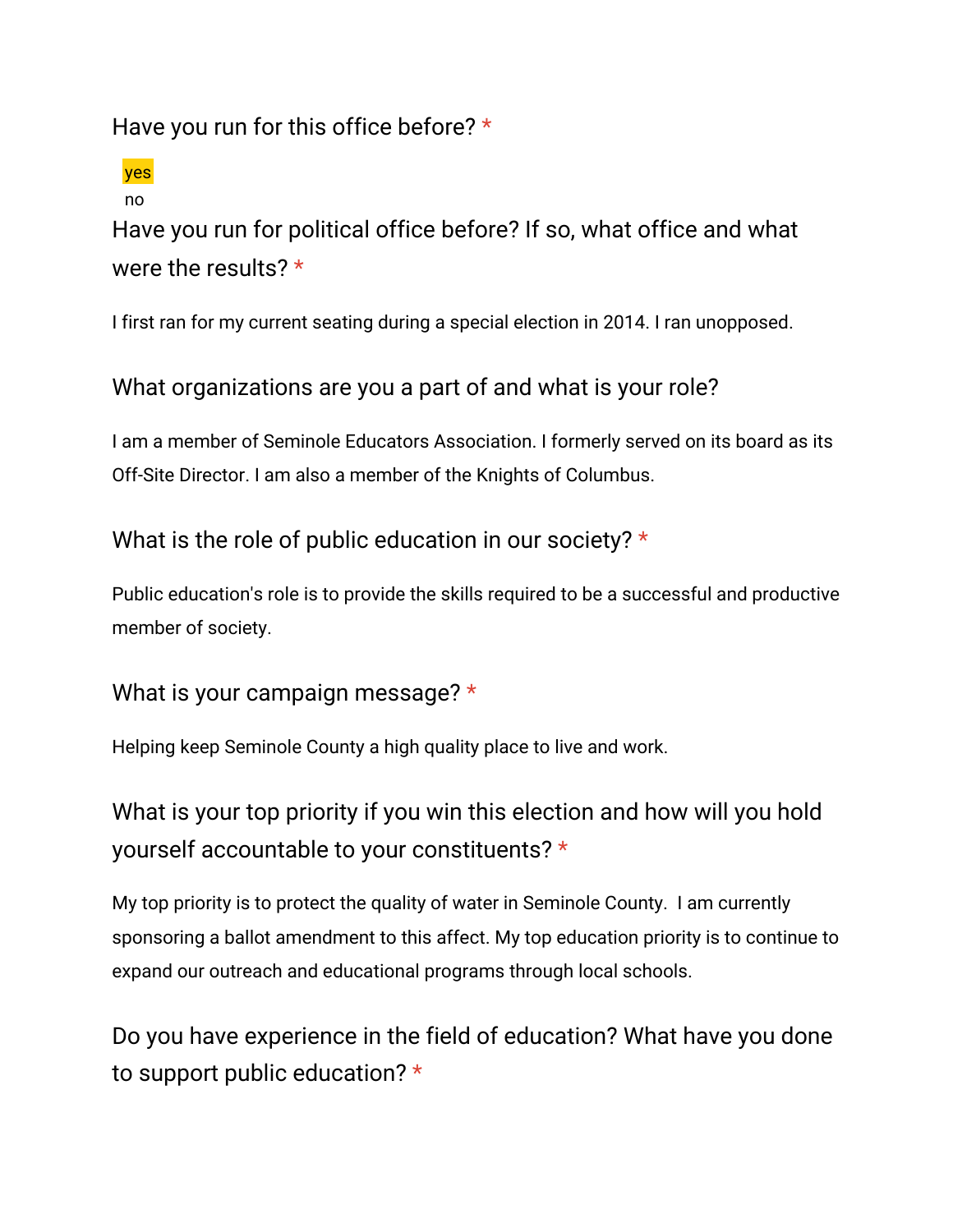I am currently employed as public school teacher and have been one for over 12 years.

## How should we be using tests in our schools? Do we need more or less testing? Please explain. \*

We need less testing. While testing does serve a purpose, we are doing too much of it. Testing should be used to show a student's growth against and only against him/herself. This can be used as a early detection for cognitive and behavioral disabilities.

## What policies do you propose to improve public education under your jurisdiction? (i.e. Legislation or Student Progression Plans) \*

Better support of special education students (more resources and staff devoted to just them), a county-wide positive reinforcement program that rewards students for doing well and/or students who go above and beyond what they are required to do.

#### Do you support school choice/charters/vouchers? Please explain. \*

No I do not. This just allows schools that have problems and need help to be ignored and the focus put elsewhere. Charter schools often are run like businesses where all that matters is the bottom line, not whether or not kids are learning.

## Do you support the use of test scores in teacher evaluations or merit pay? Please explain. \*

No I do not. Teachers have no say over who they get as students. A special education teacher will statistically be rated lower than a teacher of gifted kids even when the students are evaluated against only themselves as growth and progression will be quite different. Also, why should a teacher be punished if a kid was sick when they took the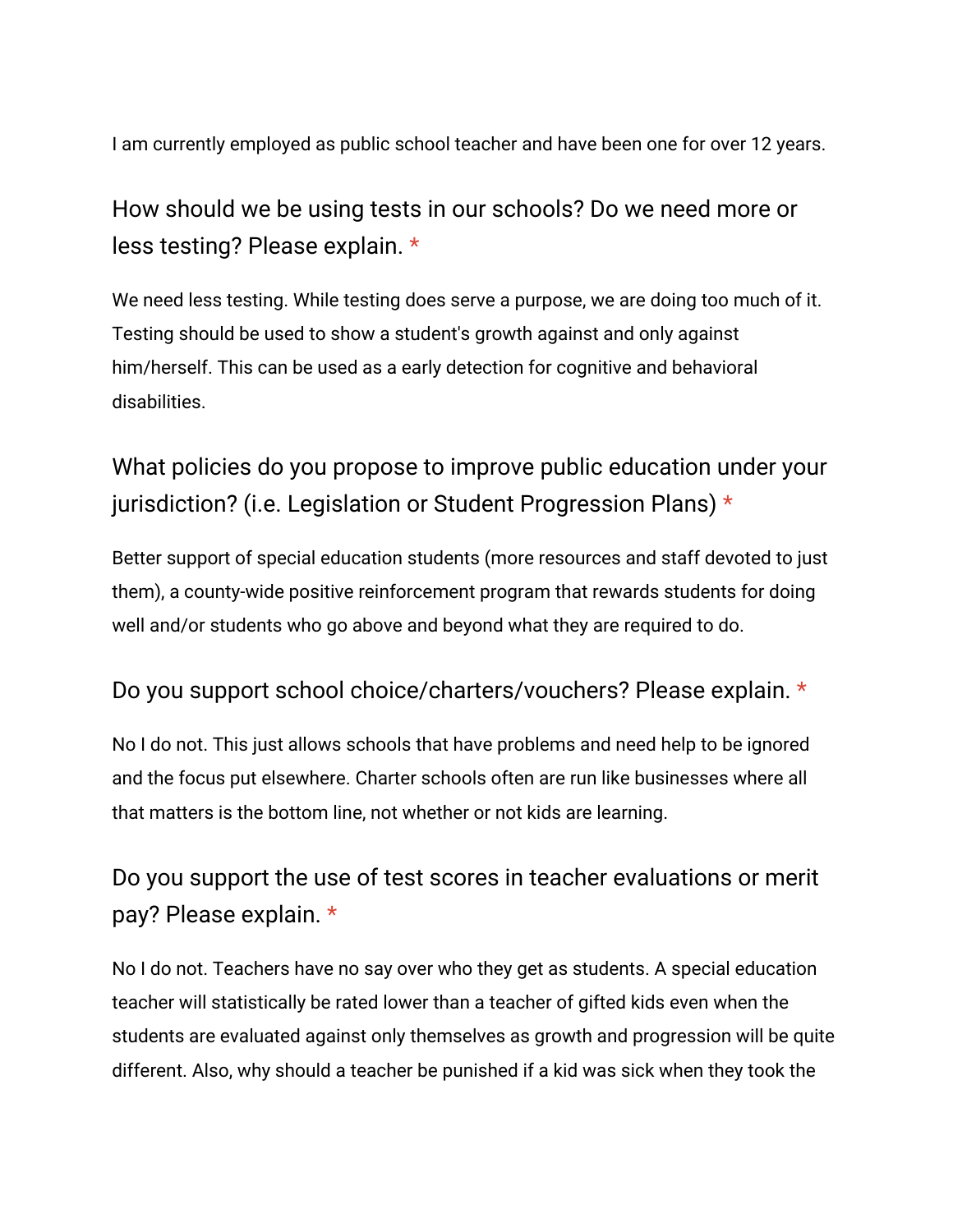test or they just didn't care about the results of said test? Why should teachers be held accountable for something that includes variables they cannot effect.

What do you think ought to be the minimum level of training and qualifications for teachers? Do you support alternative certification methods, such as Teach for America? \*

Yes I do. The teaching profession is desperate for new teachers. Individuals from various work backgrounds that enter education as a second career can bring fresh and unique perspectives to the classroom.

Do you feel that the school grade is a useful measure to inform parents and the community of the quality of the education at a given school? Please explain. \*

While I feel that a school grade is useful to parents and the community as a whole, I do not think that enough information is used to calculate it.

How do you feel about the sharing of student data through privately owned data systems? \*

With the risk of identity theft being so prevalent, I do not think this is a wise idea.

Do you support Florida State Standards (CCSS)? Why or why not? \*

No I do not. The standards are focused on a task and not a product. The standards honestly do not care if you get the right answer, they care if you understand the steps to get there.

What do you believe the parental role/responsibility should be in public education? \*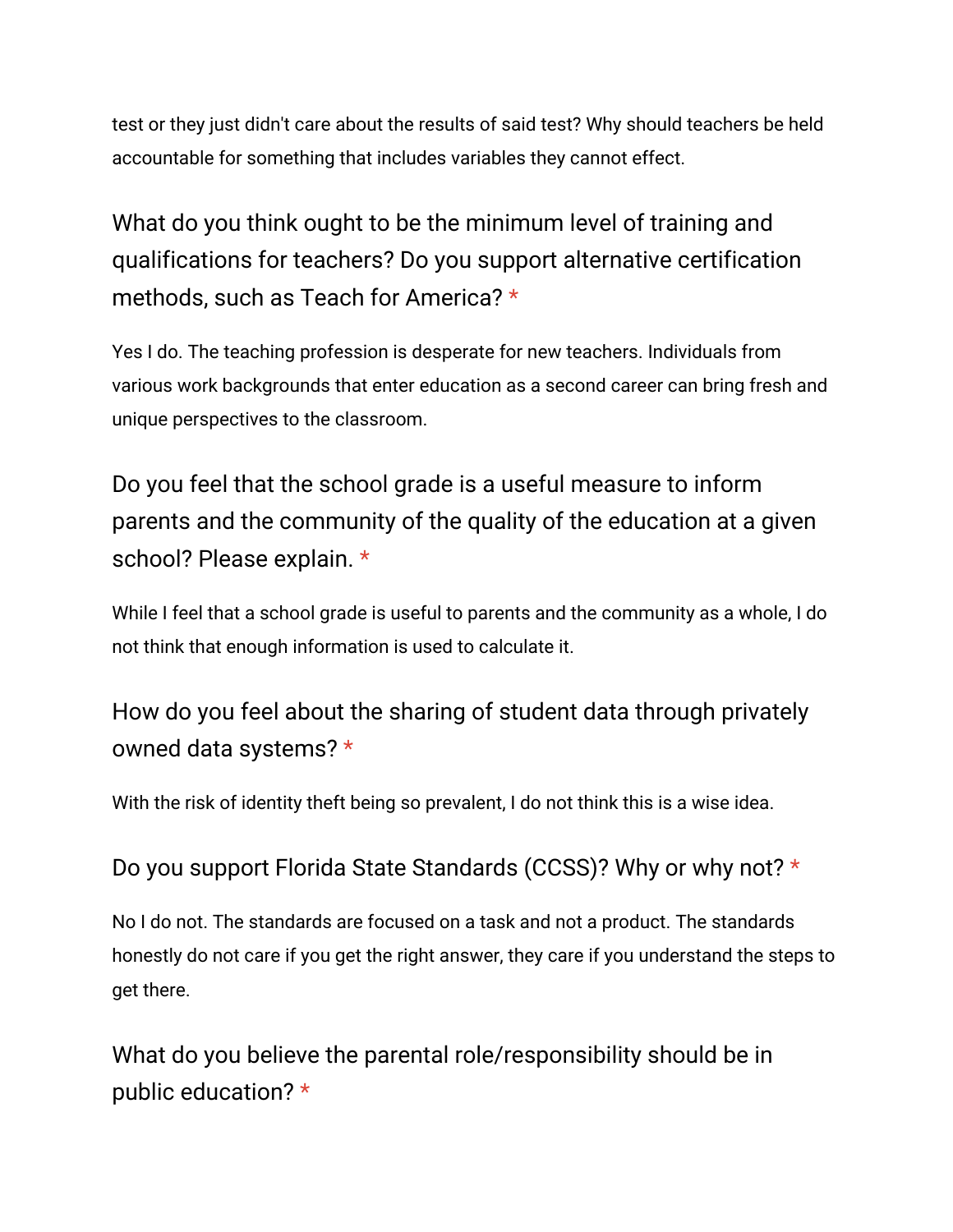The parents' role is to provide support for their child at home, advocate for them when their child is not getting the support/services they need at school, to support the teacher when their child is misbehaving, to contribute and support the school as they can and are able to do so, and to hold school district leaders accountable for how the district is run.

### Who do you believe should fund public education? \*

If you live in the district, even if you don't have kids, everyone should. Today's students are tomorrow's doctors, lawyers, mechanics, police officers, nurses, and service men & women. We all benefit from a well-educated society.

## Do you believe that businesses have a place in driving policy in public schools? If so, please explain \*

Yes, they need to contribute what type of skill set(s) the marketplace is looking for so students can be taught them and be able to find gainful employment following graduation.

# Do you have an opinion on who should control our public schools? Please explain. (i.e. Federal, State or Local, a combination) \*

While a combination is need for over site/checks & balances, the bulk of the power should remain with the local citizenry.

#### What are your views on virtual/online schools? \*

While they are good in concept, I do not think they are quite there yet to match a traditional brick and mortar school in support and resources.

What is your opinion on the opt out movement? \*